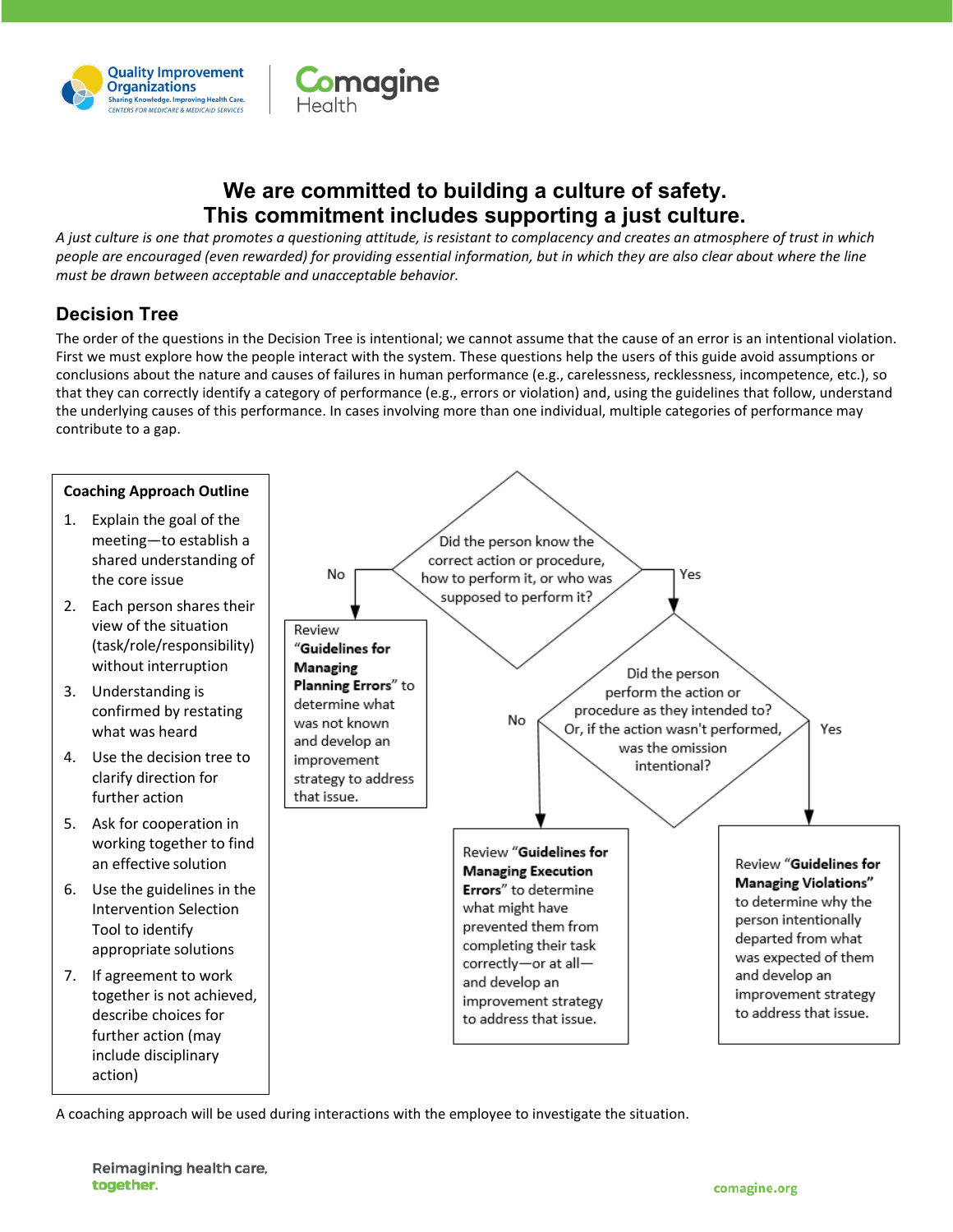## **Guidelines for Managing Planning Errors**

(The Plan Is Not Correct)

#### **Considerations for Employee Interactions**

- 1. Begin with the mind-set that what the employee didmade sense at the time (the employee had goodintentions)
- 2. Explain your goal—to have a clear picture of what occurred by sharing your perspective and getting the employee's perspective on the task/role/responsibility
- 3. Share your understanding of the situation and ask the employee to share their understanding of thesituation
- 4. Allow the employee to describe his/her understandingof the task/role/responsibility withoutinterruption
- 5. Restate what you heard the employee say to ensurea shared understanding of the coreissue
- 6. Console employee
- 7. Explain that you would like to work with the employeeto prevent another situation like this and ask for his/her cooperation in finding a solution
- 8. If the employee agrees, define next steps (Redesign/InterventionConsiderations)
- 9. If the employee does not agree, describe choices(i.e., progressive disciplinary actions – written warning, probation, termination, etc.

| <b>Reasons for the Gap</b>                                                                                                                                                                                  | <b>System Redesign/Intervention Considerations</b>                                                                                                                                                                                                       |
|-------------------------------------------------------------------------------------------------------------------------------------------------------------------------------------------------------------|----------------------------------------------------------------------------------------------------------------------------------------------------------------------------------------------------------------------------------------------------------|
| Don't know WHAT to do. Maybe this is a new topic,<br>new news on an old topic, or they are simply<br>unaware of the need to do something.                                                                   | Reallocate tasks to others with appropriate knowledge or experience<br>o<br>Review the orientation and training process for thisemployee.<br>o<br>Did it follow the standard set by the organization?<br>Provide appropriate training and education<br>o |
| Don't know HOW to do it.                                                                                                                                                                                    |                                                                                                                                                                                                                                                          |
| ❖<br>No process exists.                                                                                                                                                                                     | Consider developing a process with the input of the users and good<br>o<br>process design techniques                                                                                                                                                     |
| Process is unknown.<br>❖                                                                                                                                                                                    | Find out why by talking to the users and address the issue<br>o                                                                                                                                                                                          |
| Process is unclear.<br>❖                                                                                                                                                                                    | Find out what is unclear to users<br>o<br>Examine work tools and overall flow of process and redesign if necessary<br>o                                                                                                                                  |
| Infrequency of the task requires relearning.<br>❖                                                                                                                                                           | Memory aids<br>o<br>Assign task to specialists (who will do it more frequently)<br>o                                                                                                                                                                     |
| Don't know WHO is supposed to do it.<br>Responsibilities might be unclear.                                                                                                                                  | Clearly define responsibilities<br>o<br>Assign people to back up a particular task<br>o                                                                                                                                                                  |
| Don't know WHY it should be done in a particular<br>way. Perhaps the provider doesn't understand the<br>benefits of the correct action and so chooses another<br>action.                                    | Appropriate training/education<br>o<br>Identify the barriers to knowledge and work on those barriers<br>o                                                                                                                                                |
| USED TO DO IT DIFFERENTLY and don't know there is<br>a new way.                                                                                                                                             | Provide appropriate training/education<br>o<br>Coupling training/education with memory aids may be beneficial<br>O                                                                                                                                       |
| COULDN'T DO IT. Sometimes the correct work forms,<br>equipment, or supplies are not available. Sometimes<br>equipment is not working properly. This would be a<br>planning error on the part of management. | Ensure that a process is in place for obtaining and maintaining work<br>o<br>forms, supplies, and equipment so they are available when needed<br>Explore the reasons why they are not<br>o                                                               |
| DON'T BELIEVE THE SCIENCE. A person may not give<br>up preferred practices and patterns because he/she<br>doesn't buy in to the new science or the old science<br>seems to work just fine.                  | Find out why the provider doesn't buy in to the new science, and then<br>o<br>address that problem. Is it a knowledge deficit? Frustration with an<br>overwhelming flow of "new science"?                                                                |

#### **Things that may not work**:

Simple reminders, prompts, incentives, penalties, standardized processes, most performance feedback strategies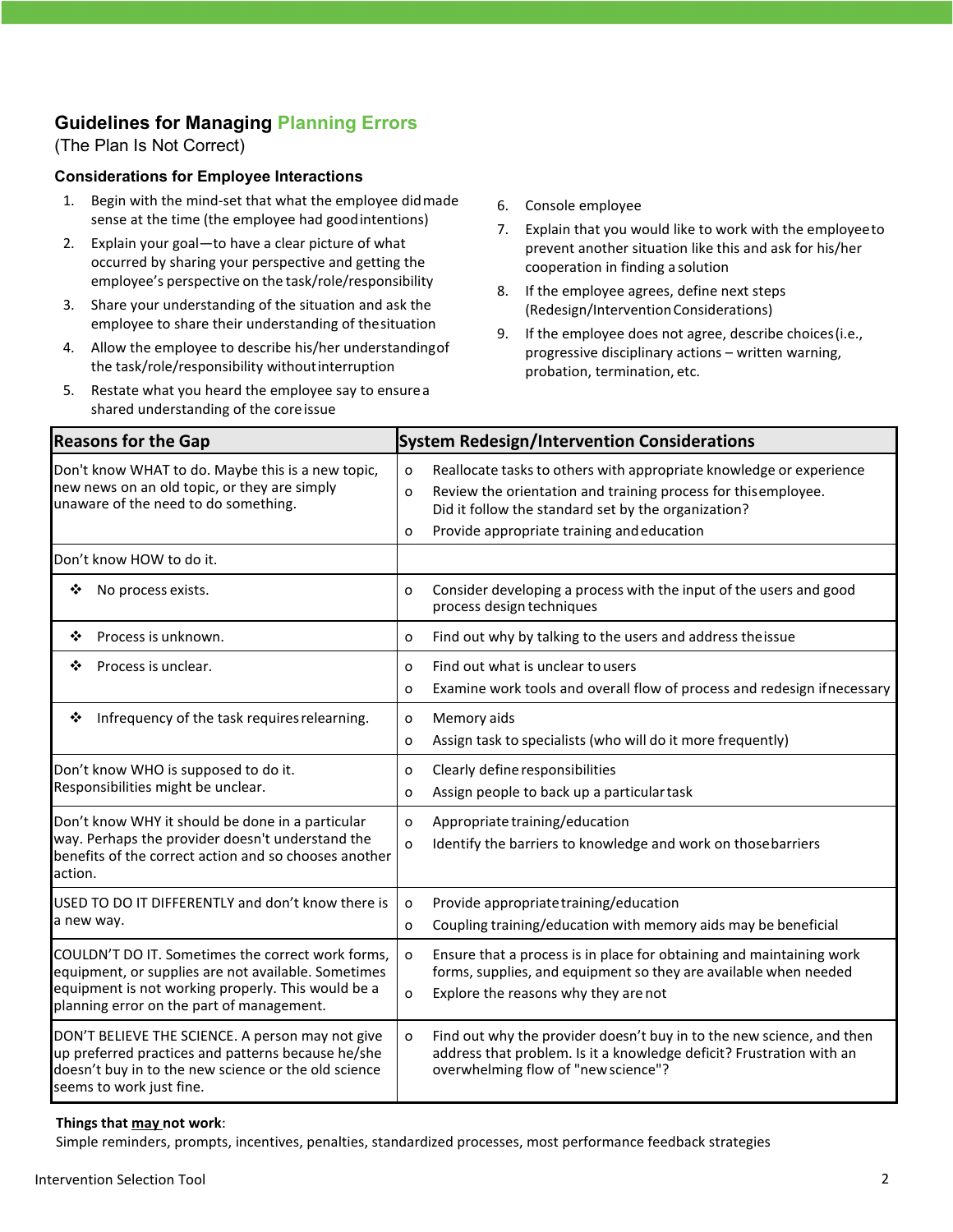## **Guidelines for Managing Execution Errors**

(The Plan Is Correct—But There Is a Failure in Execution)

#### **Considerations for Employee Interactions**

- 1. Begin with the mind-set that what the employee didmade sense at the time (the employee had goodintentions)
- 2. Explain your goal—to have a clear picture of what occurred by sharing your perspective and getting the employee's perspective on the task/role/responsibility
- 3. Share your understanding of the situation and ask the employee if this is also their understanding of the situation
- 4. Allow the employee to describe his/her understandingof the task/role/responsibility withoutinterruption
- 5. Restate what you heard the employee say to ensurea shared understanding of the coreissue
- 6. Console employee
- 7. Explain that you would like to work with the employeeto prevent another situation like this and ask for his/her cooperation in finding a solution
- 8. If the employee agrees, define next steps (Redesign/InterventionConsiderations)
- 9. If the employee does not agree, describe choices(i.e., progressive disciplinary actions – written warning, probation, termination, etc.

| <b>Reasons for the Gap</b>                                                                                                                                                                                                                                                                                                                                                                                       | <b>System Redesign/Intervention Considerations</b>                                              |
|------------------------------------------------------------------------------------------------------------------------------------------------------------------------------------------------------------------------------------------------------------------------------------------------------------------------------------------------------------------------------------------------------------------|-------------------------------------------------------------------------------------------------|
| Had the correct plan in mind, but FORGOT. A person can<br>forget because of DISTRACTIONS or INTERRUPTIONS.                                                                                                                                                                                                                                                                                                       | Reminders<br>O                                                                                  |
|                                                                                                                                                                                                                                                                                                                                                                                                                  | Memory aids and prompts<br>o                                                                    |
|                                                                                                                                                                                                                                                                                                                                                                                                                  | Independent checks<br>o                                                                         |
|                                                                                                                                                                                                                                                                                                                                                                                                                  | Increasing the user's ability to know where he/she is in the<br>0<br>process (e.g., checklists) |
|                                                                                                                                                                                                                                                                                                                                                                                                                  | Minimize distractions and interruptions<br>o                                                    |
|                                                                                                                                                                                                                                                                                                                                                                                                                  | Simplify processes<br>0                                                                         |
| MESSED UP. While doing a task, two different steps can<br>LOOK ALIKE and a person can forget which step he/she is on.<br>Or, when someone is interrupted during a routine task,<br>he/she may pick up again at a different spot without realizing<br>it. It is also possible that when the task is resumed, it may be<br>remembered as a different task, and that task completed<br>instead of the intended one. | Independent checks<br>0                                                                         |
|                                                                                                                                                                                                                                                                                                                                                                                                                  | Improve a person's ability to know he/she is correctly carrying<br>o<br>out a task              |
|                                                                                                                                                                                                                                                                                                                                                                                                                  | Mistake-proof the processes<br>o                                                                |
|                                                                                                                                                                                                                                                                                                                                                                                                                  | Limit the functions that are possible<br>0                                                      |
| Something simply SLIPPED THEIR MIND. Sometimes there is                                                                                                                                                                                                                                                                                                                                                          | Memory aids and prompts<br>o                                                                    |
| a gap in time between decision and action. If a decision is<br>made to do the task at one point in time, but the task is<br>supposed to be carried out sometime later, then during that<br>gap in time, the task can be forgotten.                                                                                                                                                                               | Decrease the amount of time between the decision and the<br>0<br>action                         |
| OLD HABITS led them to do a task in a way that is different                                                                                                                                                                                                                                                                                                                                                      | Memory aids<br>o                                                                                |
| from how they have been recently trained. Previous<br>experience may lead to incorrect action for the situation at<br>hand.                                                                                                                                                                                                                                                                                      | Decision support tools<br>0                                                                     |

#### **Things that may not work**:

Training, education, decision aids that get in the way, incentives, penalties, most performance feedback strategies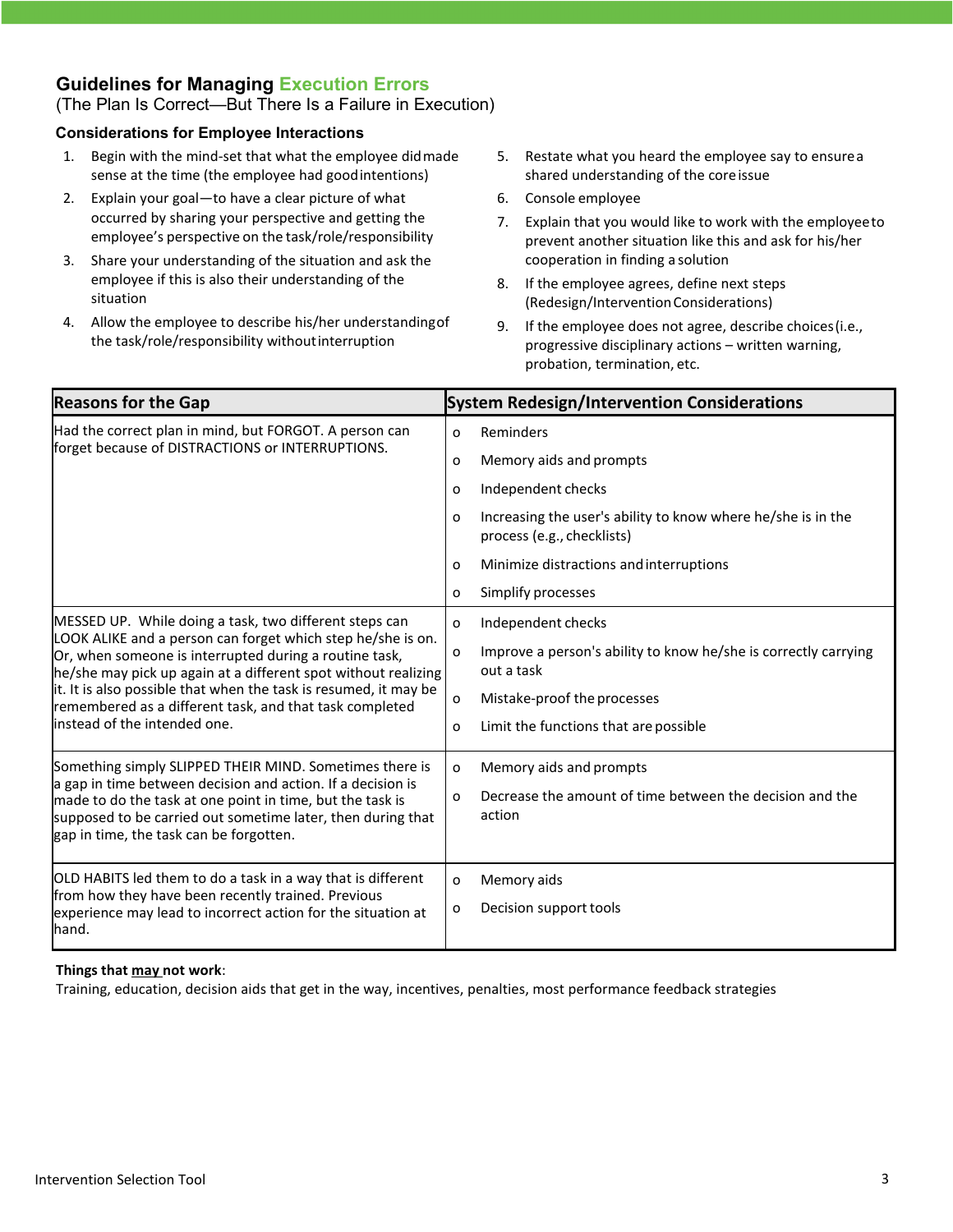### **Guidelines for Managing Violations (At-Risk or Reckless Behaviors)**

### (Intended Deviations from Safe Practice—Negative Consequences Are Unintended)

#### **Considerations for Employee Interactions**

- 1. Begin with the mind-set that what the employee did made sense at the time (the employee did not intend the negative consequences or to causeharm)
- 2. Explain your goal to have a clear picture of what occurred by sharing your perspective (the employee knowingly violated the policy/procedure) and getting the employee's perspective on the task/role/responsibility to prevent harm
- 3. Share your understanding of the situation (why you think the employee violated the policy/procedure) and the negative consequences as a result of the employee's actions
	- Describe specific, observable, measurable and/or unacceptable conduct. Have this informationbefore you meet.
- 4. Ask the employee if this is also their understanding of the situation
- 5. Allow the employee to describe his/her understandingof the situation withoutinterruption
- 6. Restate what you heard the employee say to ensurea shared understanding of the coreissue
- 7. Counsel the employee on what is considered acceptablein the situation.
- 8. Explain that you would like to work with the employeeto prevent another situation like this and ask for his/her cooperation in finding a solution
- 9. If the employee agrees, define next steps (Redesign/InterventionConsiderations)
	- If this is a repetitive behavior, consider remedial or disciplinary actions.
- 10. If the employee does not agree, describe choices(i.e., progressive disciplinary actions – written warning, probation, termination, etc.

| <b>Reasons for the Gap</b>                                                                                                                                                                                                   | <b>System Redesign/Intervention Considerations</b>                                                                                                                                                                              |
|------------------------------------------------------------------------------------------------------------------------------------------------------------------------------------------------------------------------------|---------------------------------------------------------------------------------------------------------------------------------------------------------------------------------------------------------------------------------|
| DON'T HAVE TO DO IT. Sometimes the following lead to<br>someone knowingly not doing a task.                                                                                                                                  | Review the orientation and training process for this employee (for<br>o<br>all employees). Did it follow the standard set by the organization?                                                                                  |
| Routine violations are permitted<br>❖<br>People perceive that they are above the rules because<br>❖<br>of position or experience<br>Correct behaviors are not reinforced<br>❖                                                | Ensure that policies (when they are necessary) and procedures are<br>O<br>consistently enforced<br>Provide positive, consistent, and timely feedback for desired<br>o<br>behaviors                                              |
| <b>FRUSTRATION leads to workarounds.</b><br>Sometimes a person won't do a task because it is<br>❖<br>frustrating<br>Sometimes the correct work forms, supplies or<br>❖<br>equipment are not readily accessible or easy touse | Redesign aspects of the work (tasks, tools) to eliminate or change<br>0<br>the source of the frustration<br>Look at the design of the workspace to ensure that forms, supplies,<br>0<br>equipment are accessible and convenient |
| POLICIES DON'T ACCOUNT FOR EVERYTHING. If following an<br>existing policy would result in a bad outcome for a patient, a<br>provider might violate the policy to do what he/she thinks is<br>best for the patient.           | Review the policy/procedure to see if it is too restrictive,<br>0<br>inappropriate, or outdated<br>Update or modify policy/procedure as appropriate<br>$\Omega$<br>Alter to allow for contingencies or special cases<br>o       |
| GOAL CONFLICTS. Sometimes a person has to make a choice<br>between two or more important tasks that both should be<br>done.                                                                                                  | Redistribute tasks<br>0<br>Simplify processes<br>o                                                                                                                                                                              |
| Know they should do it differently, but choose to do it THE<br>WAY THEY'VE ALWAYS DONE IT.                                                                                                                                   | Find out why the old way is preferred and address that issue<br>0<br>Remove the positive consequences of violating and reward correct<br>o<br>behavior                                                                          |
| There are POSITIVE CONSEQUENCES FOR VIOLATING. People<br>violate rules because they see positive consequences for doing<br>so. (Often the positive consequence is time saved.)                                               | Conduct an at-risk behavior investigation<br>o<br>Remove the positive consequences of violating and reward the<br>o<br>correct behavior                                                                                         |

**Things that may not work**: Training, education, reminders, prompts, memory aids, punishment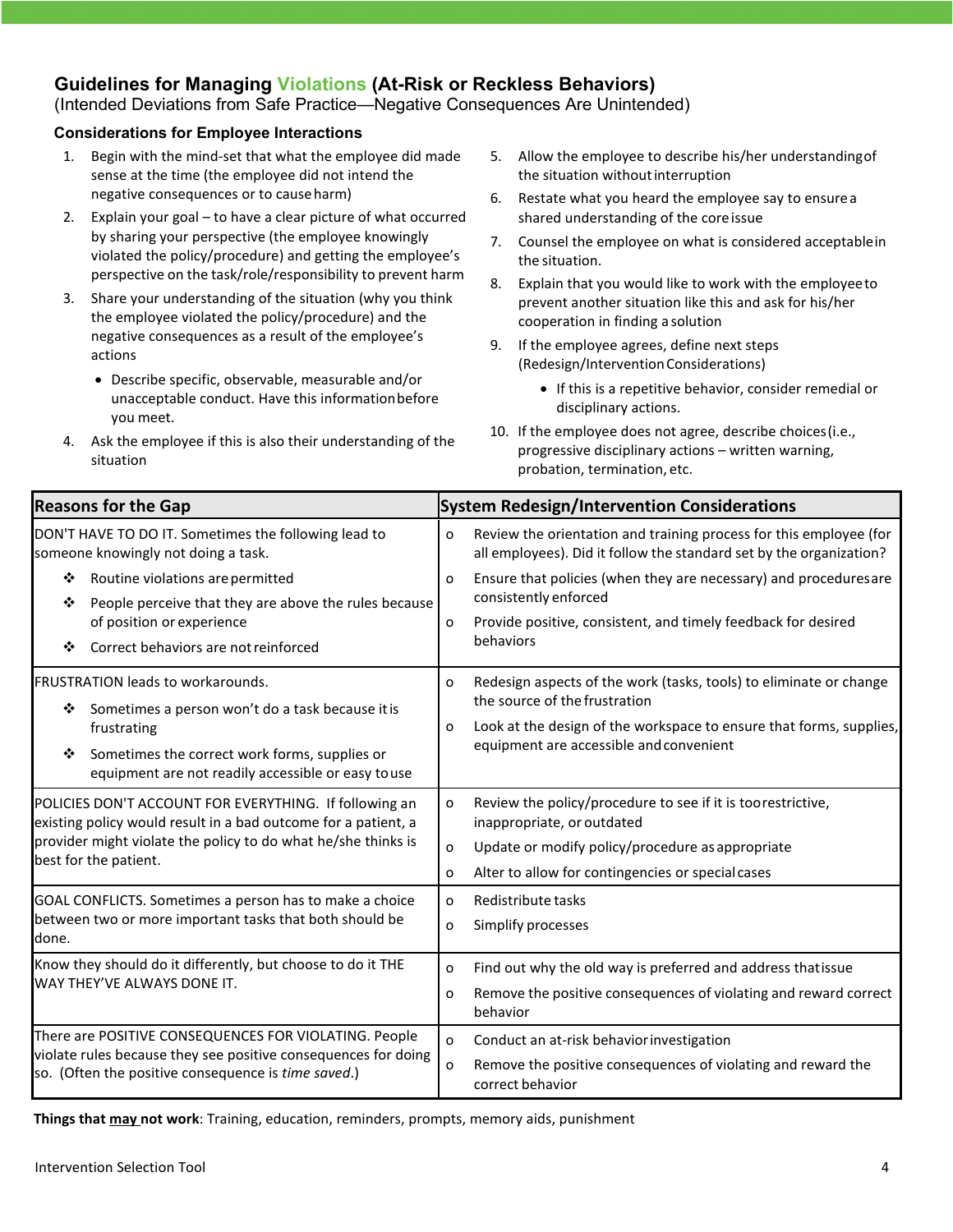### **Intervention Glossary**

**Memory aids** are a way of putting the correct plan in the world (in a book, on a piece of paper, in a computer program) instead of putting that correct plan only in someone's head. When we have too many things to remember, we need help. Memory aids are something that we use when our shortterm memory won't be large enough or when our long-term memory won't be precise enough.

Examples:

- A Physicians' Desk Reference
- A "Pain Management Form" created by a nursing home to help practitioners through the process of pain management
- Pocket guides
- Written instructions on using a mechanical lift

**Prompts** provide a cue as to what action should be taken next. Prompts are appropriate to use when people tend to lose their place in a process, when they are unlikely to remember what comes next, or when there are a number of potential options.

Examples: Seat belt indicator light on the dash of your car

- New defibrillators that tell you if you have placed the defibrillator pads incorrectly
- Electronic medical record asks you about immunization status as you enter new resident information

**Reminders** grab our attention. They bring to our remembrance the fact that something needs to be accomplished. Unlike a prompt, a reminder is always there. Because reminders are always there, we can "stop seeing them."

Reminders should be used when we are likely to forget something, when our attention is likely to be diverted, or when vigilance is required.

Examples:

- The "sticky note" on the door, on the phone, on the fridge… it grabs our attention and reminds us to do something
- Signs hanging in maternity rooms reminding everyone to wash their hands before holding the new baby
- Personal protective equipment stations at the entrance to a resident's room when there are infection control concerns